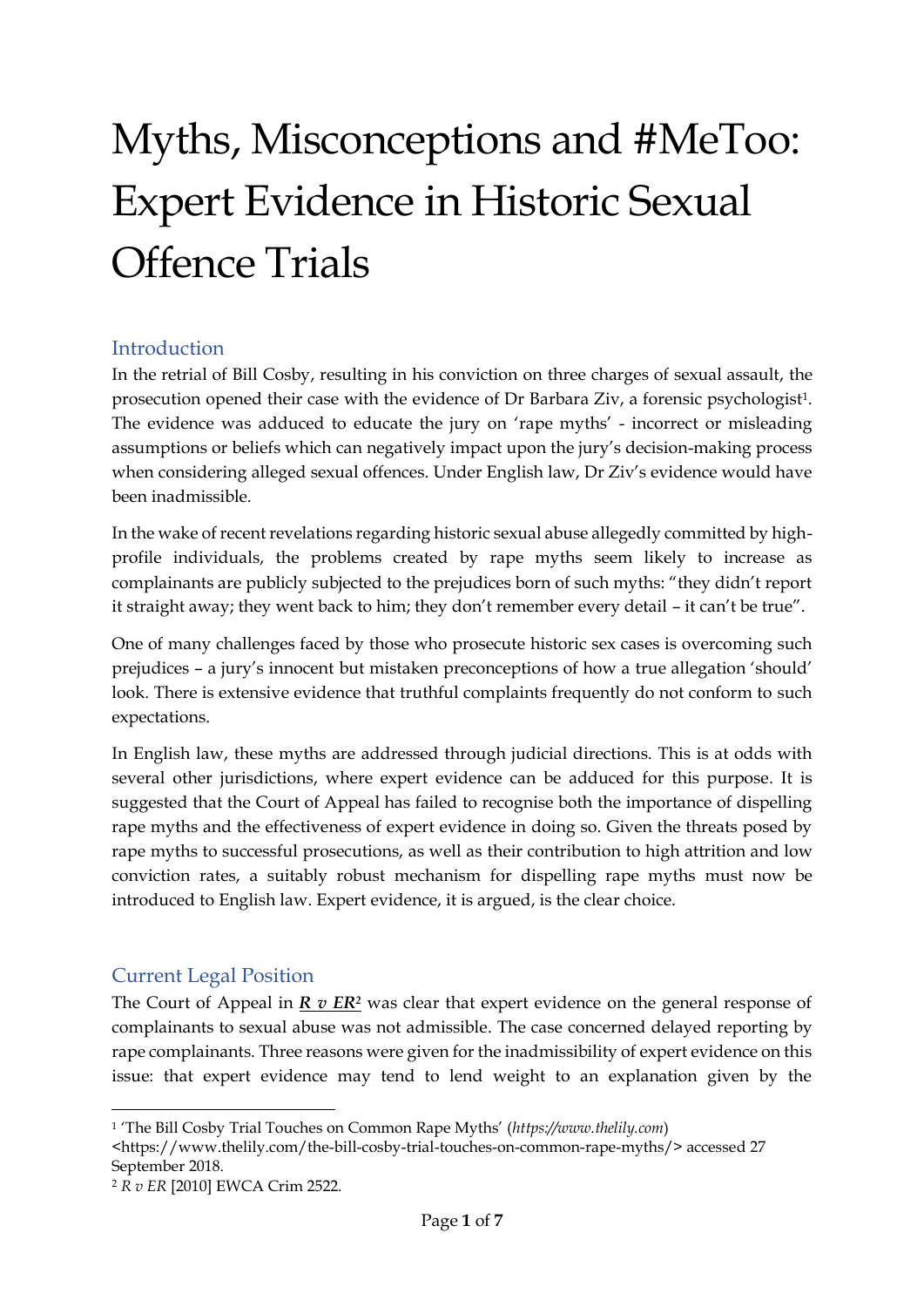complainant; that evidence rather than a direction may be insufficiently balanced; and that the instruction of an expert for the prosecution for these purposes would be likely to lead to defence experts being instructed<sup>3</sup>. The Court's conclusion was that such evidence was not necessary save in cases where *"there is something very unusual which really does mean that the evidence is directed to something which is quite outside both the experience of the jury and the ability of the judge to explain common understanding and common patterns of behaviour"4*. It is argued that the reasons given by the Court of Appeal for this decision are not insurmountable, and that the decision was unduly restrictive.

The rationale for the decision in *ER* stems from the principle in  $R \, v \, \textit{Turner}^5$  that:

*"Jurors do not need psychiatrists to tell them how ordinary folk who are not suffering from any mental illness are likely to react to the stresses and strains of life…This is what juries are empanelled to do. The law assumes they can perform their duties properly."6*.

The Court in *Turner* summarised the function of expert evidence as follows:

*"An expert's opinion is admissible to furnish the court with scientific information which is likely to be outside the experience and knowledge of a judge or jury. If on the proven facts a judge or jury can form their own conclusions without help, then the opinion of an expert is unnecessary…"7.*

#### **Criticism**

It is suggested that the approach adopted by the Court in *ER* is unduly restrictive and fails fully to recognise the damage that can be done in sexual offence trials by rape myths<sup>8</sup>. Extensive empirical research has now been conducted as to the impact upon jurors' decisions such misconceptions may have in mock sexual offence trials<sup>9</sup>. The widespread nature of the problem was noted by the then Solicitor-General in a Parliamentary debate on the issue:

*"Every report from the Crown Prosecution Service inspectorate and from the inspectorate of constabulary has talked about the scepticism about rape complainants that is borne of myths, and about the misunderstandings about how complainants will behave after they have been raped."10*.

The difficulties posed by such myths to prosecutors are clear – a juror who does not feel a case conforms to their expectation of how a sexual abuse case 'should look' may be more likely to

<u>.</u>

<sup>3</sup> HHJ Peter Rook QC and Robert Ward CBE, *Sexual Offences – Law & Practice* (5th edn, Sweet &

Maxwell) 1355 et seq.

<sup>4</sup> ibid 1355.

<sup>5</sup> *R v Turner* (1975) 2 WLR 56, [1975] QB 834.

<sup>6</sup> ibid 841.

<sup>7</sup> *R v Turner* (n 5).

<sup>8</sup> For numerous examples of prevalent rape myths, with reference to underlying research, see Annie Cossins, 'Expert Witness Evidence in Sexual Assault Trials: Questions, Answers and Law Reform in Australia and England' (2013) 17(1) International Journal of Evidence and Proof 74, 80.

<sup>9</sup> See Vanessa E Monroe and Louise Ellison, 'Better the Devil You Know? "Real Rape" Stereotypes and the Relevance of a Previous Relationship in (Mock) Juror Deliberations' (2013) 17(4) International Journal of Evidence and Proof 299; and, for a comprehensive summary, Annie Cossins (n 8). <sup>10</sup> House of Commons Hansard Debates for 29 Nov 2007 col 525.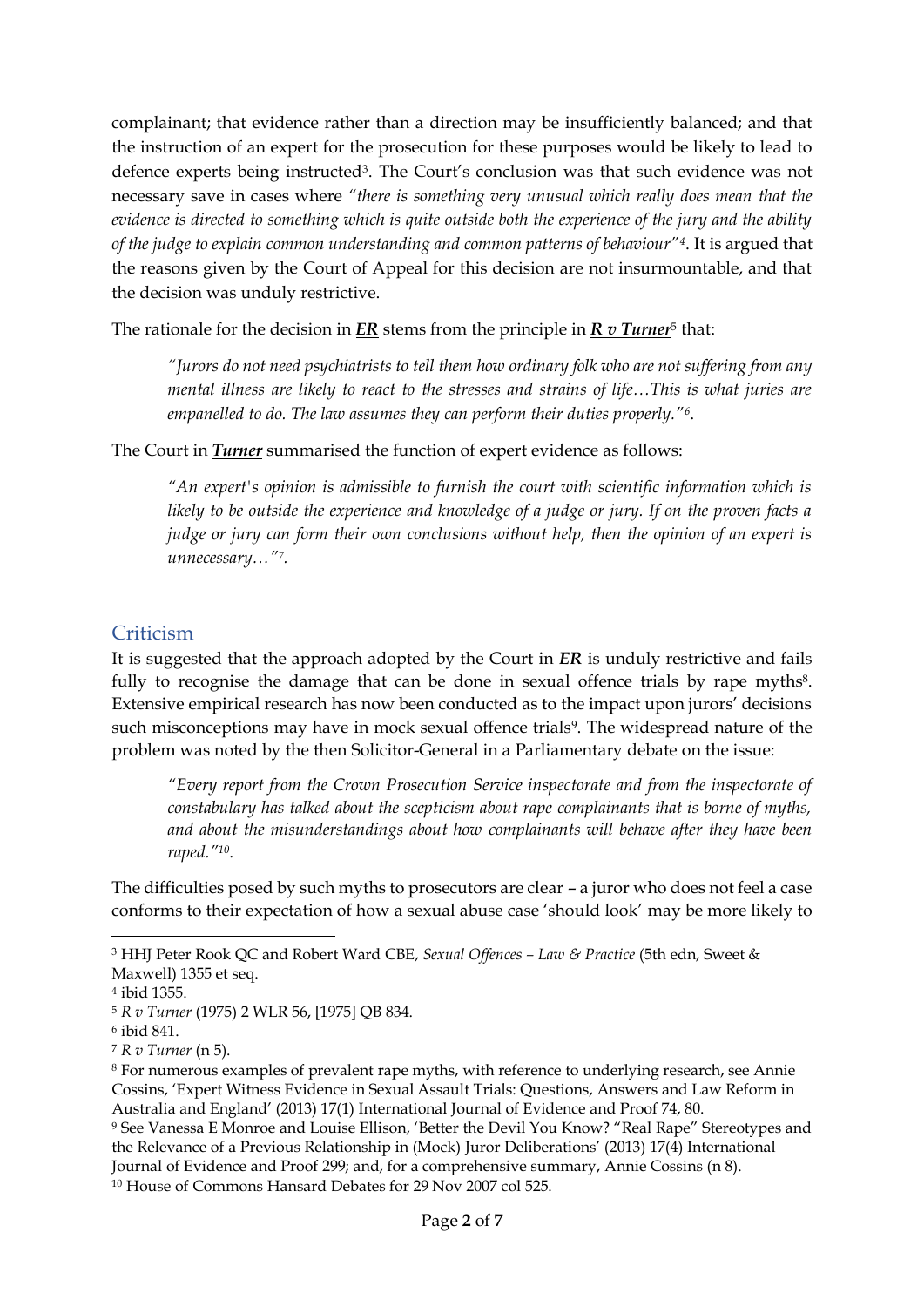reject the Crown's case. However, rape myths could foreseeably prejudice a defendant's case too: the mere fact that a case happens to 'look' how a juror expects it to does not necessarily mean the Crown's case is proved. Perhaps the greatest harm caused by rape myths is to the public: the longer such myths are allowed to remain prevalent, the less likely it is that sexual offences can be successfully prosecuted<sup>11</sup>. Further, rape myths are recognised to impact upon reporting and attrition rates<sup>12</sup>. It is self-evident that fear of robust cross-examination on their delay in reporting or their relationship with the defendant may deter truthful complainants from disclosing their abuse. Similarly, prosecuting authorities when assessing the strength of their case and deciding whether to pursue a prosecution will naturally attempt to adopt a jury's perspective, thereby indirectly applying the same prejudices. 13

The correction of rape myths is not a new concept. A complainant's sexual history could once be adduced as a basis to assert that they were more likely to have consented to intercourse and that they were less likely to be credible witnesses<sup>14</sup>. Such assertions are now rightly condemned as wholly improper, hence the introduction of 'rape shield' legislation such as section 41 of the Youth Justice and Criminal Evidence Act 1999. Similar change is required to address the serious problems caused by other rape myths.

### Reform

In *ER* it was not argued that rape myths do not need addressing; rather, it was held that this should be achieved through judicial direction. This is suggested to be misguided. To counter rape myths without creating undue prejudice or advantage to either prosecution or defence, expert evidence which can be weighed, discussed and used by juries in the same way as any other evidence is required.

Such evidence needs to be carefully restricted. 'Oath-helping' evidence, adduced to bolster a complainant's credibility, is plainly inadmissible. This was the error into which the trial judge fell in *WC v The Crown*15, where a jury was directed that counsellors giving evidence of the complainant's initial complaints could be relied upon as experts testifying as to her credibility. Experts cannot be invited to comment directly upon an individual complainant's credibility; this remains the jury's function. However, 'educational' evidence providing explanations for behaviours which jurors might otherwise explain through rape myths – for example, the vulnerable child repeatedly returning to their abuser's house – cannot be viewed in the same way16.

<sup>12</sup> This is discussed in the South African context by Charnelle van der Bijl and Philip N S Rumney, 'Attitudes, Rape and Law Reform in South Africa' (2009) 73(5) Journal of Criminal Law 414.

<sup>&</sup>lt;u>.</u> <sup>11</sup> See, for example, Vanessa E Monroe and Louise Ellison (n 9).

<sup>13</sup> Annie Cossins (n 8) 76–77.

<sup>14</sup> The 'twin myths' discussed at length in *R v Seaboyer; R v Gayme* (1991) 2 SCR 577 (Supreme Court of Canada).

<sup>15</sup> *WC v The Crown* [2012] EWCA Crim 1478.

<sup>&</sup>lt;sup>16</sup> The terminology of 'educational' evidence, as contrasted with 'clinical' evidence relating to an individual complainant, is used by Annie Cossins (n 8); in the USA the terminology used is 'general' and 'syndrome' evidence: Louise Ellison, 'Closing the Credibility Gap: The Prosecutorial Use of Expert Witness Testimony in Sexual Assault Cases' (2005) 9(4) International Journal of Evidence and Proof 239. Both articles consider the distinction between these types of evidence.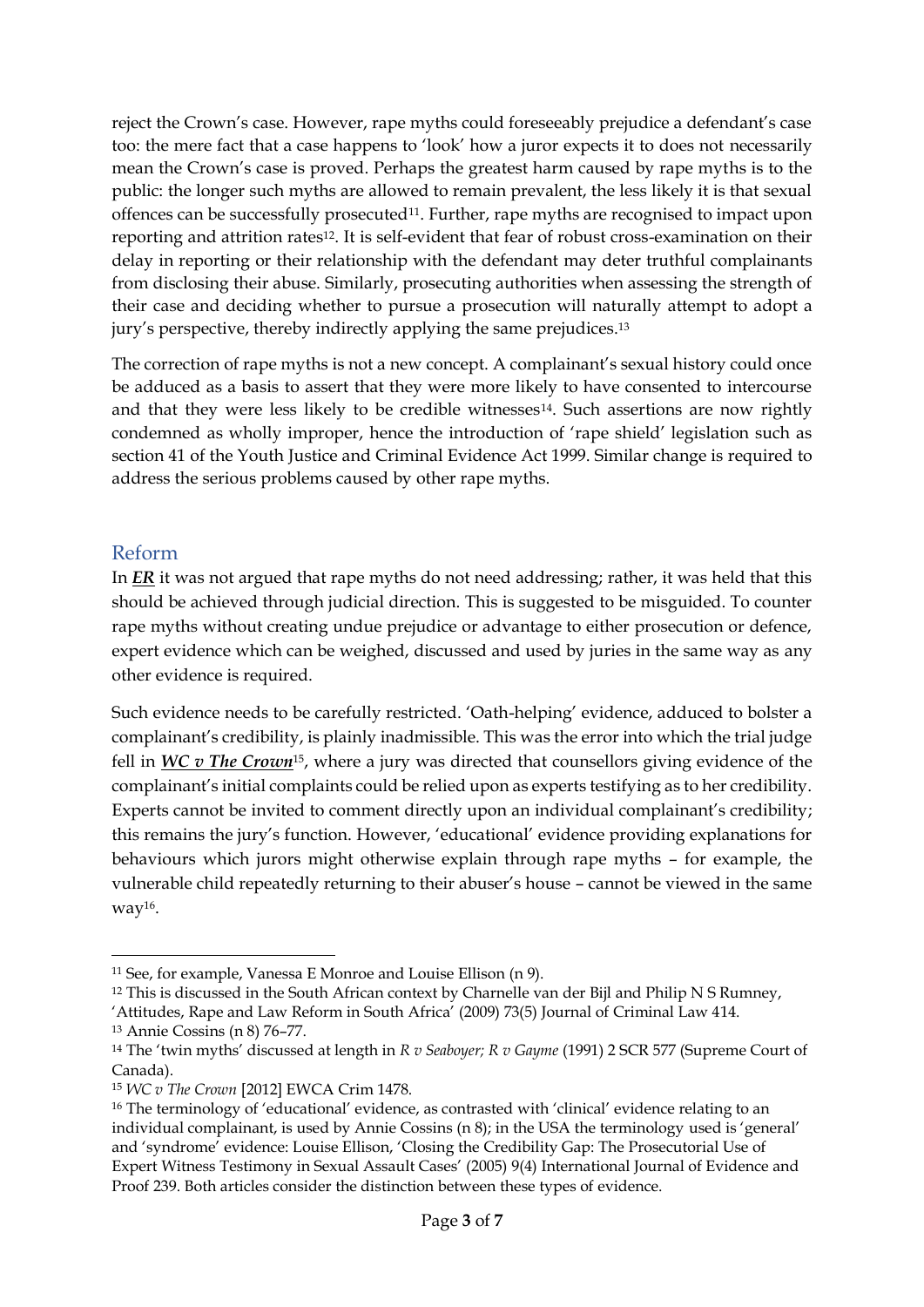Evidence of this type, intended solely to explain in general terms the range of possible responses to sexual trauma, should be admissible in order to counteract the effects of any rape myths which might otherwise cloud a jury's judgment of the case.

### Rationale

There are numerous reasons to admit expert evidence to dispel rape myths. Some such arguments are rooted not in considerations unique to this type of evidence, but in simple rules of evidence.

Firstly, evidence to dispel rape myths plainly meets the *Turner* test for the admission of expert opinion evidence. Its purpose is *"to furnish the court with scientific information which is likely to be outside the experience and knowledge of a judge or jury"17*. This test, it is argued, should not be too narrowly constrained, notwithstanding valid arguments regarding the increased costs and time estimates associated with expert evidence: *"the test fails to secure optimum assistance for the jury who benefit not only from hearing on subjects about which they know nothing but sometimes from hearing about subjects they thought they understood."*18.

Secondly, such evidence should arguably be admissible as a form of rebuttal evidence. Rape myths are frequently reflected in lines of cross-examination adopted by defence counsel<sup>19</sup>. It should be open to the Crown to rebut such propositions. The possibility of adducing expert evidence to rebut challenges to a complainant's reliability, whether made through defence expert evidence or merely put in cross-examination, was contemplated in *R v Robinson*20.

Opinion differs as to the effectiveness of judicial direction as opposed to expert evidence in countering rape myths. Empirical research appears to suggest the levels of effectiveness may be similar<sup>21</sup>. However, there are several difficulties with reliance upon judicial direction to satisfactorily address the problems created by rape myths.

The principal difficulty is that judicial directions are ill-suited to such a function. Judicial directions are ordinarily used to address specific types of evidence. Examples include *Turnbull* directions for identification evidence, or *Lucas* directions regarding lies. Such directions address problems with the evidence itself: identification evidence is inherently susceptible to flaws; it is easy for jurors erroneously to view lies as necessarily indicating guilt. The question is not of any individual's credibility or the reliance to be placed on their evidence, but on the nature of the evidence itself.

A judicial direction to address rape myths is different; it entails a judge telling a jury that the fact a complainant behaved in a particular way does not mean they are untruthful. It might

-

<sup>17</sup> *R v Turner* (n 5).

<sup>18</sup> David Ormerod and Andrew Roberts, 'Expert Evidence: Where Now? What Next?' [2006] Archbold News 5.

<sup>&</sup>lt;sup>19</sup> For an illustration of this, see the introduction to Dr Emily Henderson and Judge Duncan Harvey, 'Myth-Busting in Sex Trials: Judicial Directions or Expert Evidence?' (2015) 5 Archbold Review 5; and Annie Cossins (n 8) 79–80.

<sup>20</sup> *R v Raymond Robinson* (1994) 98 Cr App R 370, 374.

<sup>21</sup> Annie Cossins (n 8).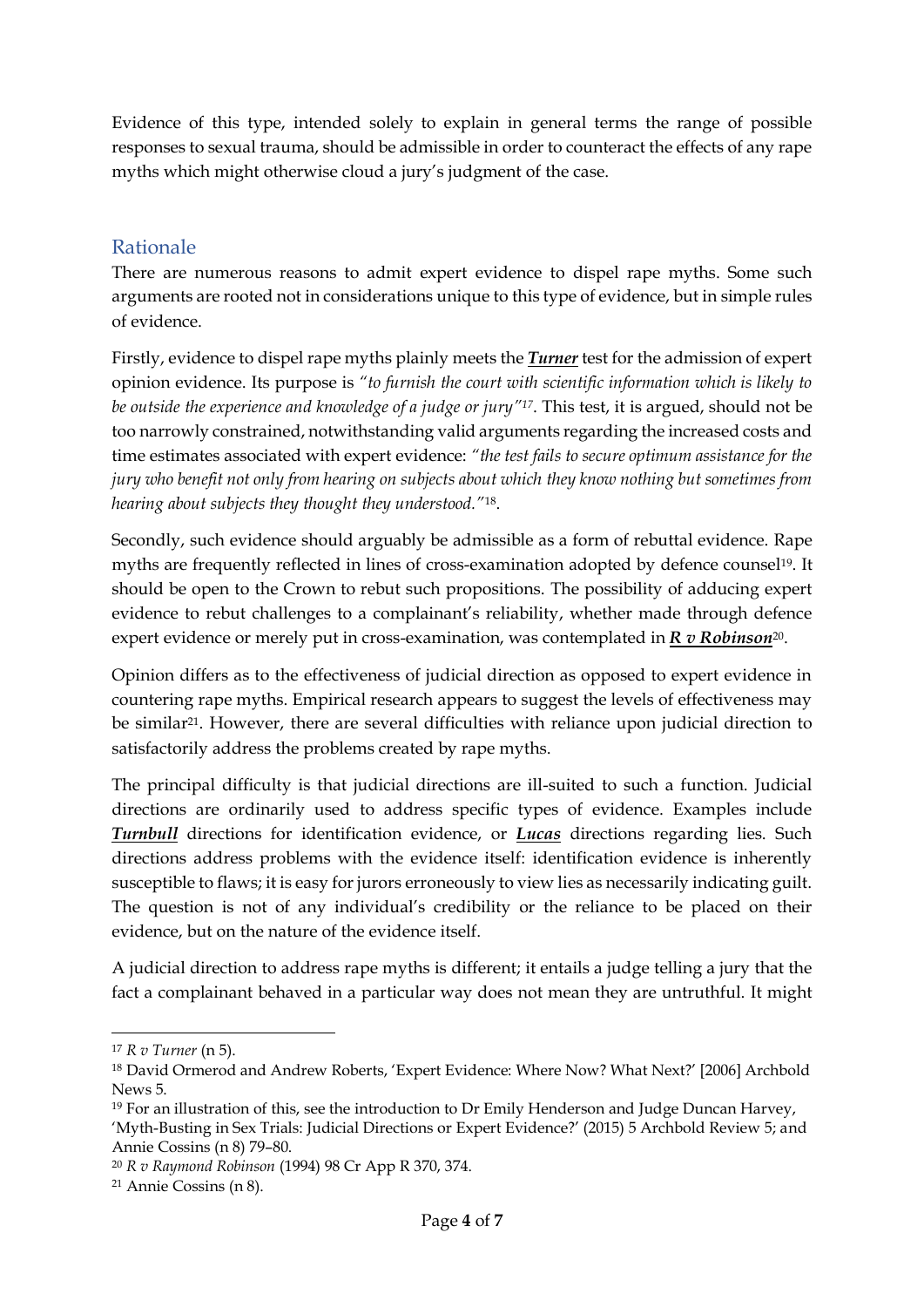be viewed as a judge giving the jury reasons to believe a complainant, or attempting to give a 'steer' as to their credibility. More fundamentally, it elides the judge's role – summarising the evidence and providing legal directions – with the assessment and weighing of the evidence, which is the sole preserve of the jury. Such problems are avoided if the jury are instead provided with expert evidence which they may consider in their deliberations in the same way as all the other evidence in the case.

Reliance on judicial direction additionally presupposes both that a jury obeys the direction they are given and, secondly, understands it<sup>22</sup>. It is suggested that neither of these factors can be guaranteed when a judge directs a jury to set aside prejudicial beliefs which they may not necessarily recognise that they hold. The issue is likely to be compounded by juries being repeatedly told that they are the tribunal of fact, and it is their duty carefully to weigh all the evidence in the case in light of their own knowledge and life experience. It is foreseeable that jurors seeking to comply with this duty might diligently, honestly and inadvertently continue to apply damaging prejudices and misconceptions, notwithstanding any direction they may have been given, because they believe them to form part of their own knowledge and experience. It is accordingly suggested that the increased attention and consideration likely to be afforded by jurors to the evidence of an expert are crucial to ensuring that rape myths are effectively dispelled.

As regards the three principal reasons given to justify the decision in *ER*, it is suggested that these can each be overcome through rigorous control of the nature and scope of expert evidence adduced to dispel rape myths.

The risk of such evidence bolstering a complainant's account can, it is suggested, be avoided by ensuring experts are strictly prevented from commenting on an individual complainant's credibility, or from giving 'clinical' evidence specific to the particular facts of the case. This would avoid the risk of experts straying into 'oath-helping' as illustrated by *WC*23. The approach of the New Zealand courts is in this regard a useful comparator. In New Zealand, evidence of this type is termed "counter-intuitive evidence"<sup>24</sup> and is

*"admitted in cases involving allegations of sexual abuse of young persons for the purpose of correcting erroneous beliefs or assumptions that a judge or jury may intuitively hold and which, if uncorrected, may lead to illegitimate reasoning…the purpose of such evidence is "to restore a complainant's credibility from a debit balance because of jury misapprehension, back to a zero or neutral balance""25*.

The importance of ensuring such evidence is general and does not stray into comment on the specific case has been emphasised in the New Zealand context<sup>26</sup>. A similar approach is adopted in the United States in respect of *"general expert evidence"*27.

<u>.</u>

<sup>22</sup> Dr Emily Henderson and Judge Duncan Harvey (n 19).

<sup>23</sup> *WC v The Crown* (n 15).

<sup>24</sup> Dr Emily Henderson and Judge Duncan Harvey (n 19).

<sup>25</sup> *DH v R* [2015] NZSC 35 [2], as quoted by Henderson and Harvey (n 12).

<sup>26</sup> Dr Emily Henderson and Judge Duncan Harvey (n 19).

<sup>27</sup> Louise Ellison (n 16).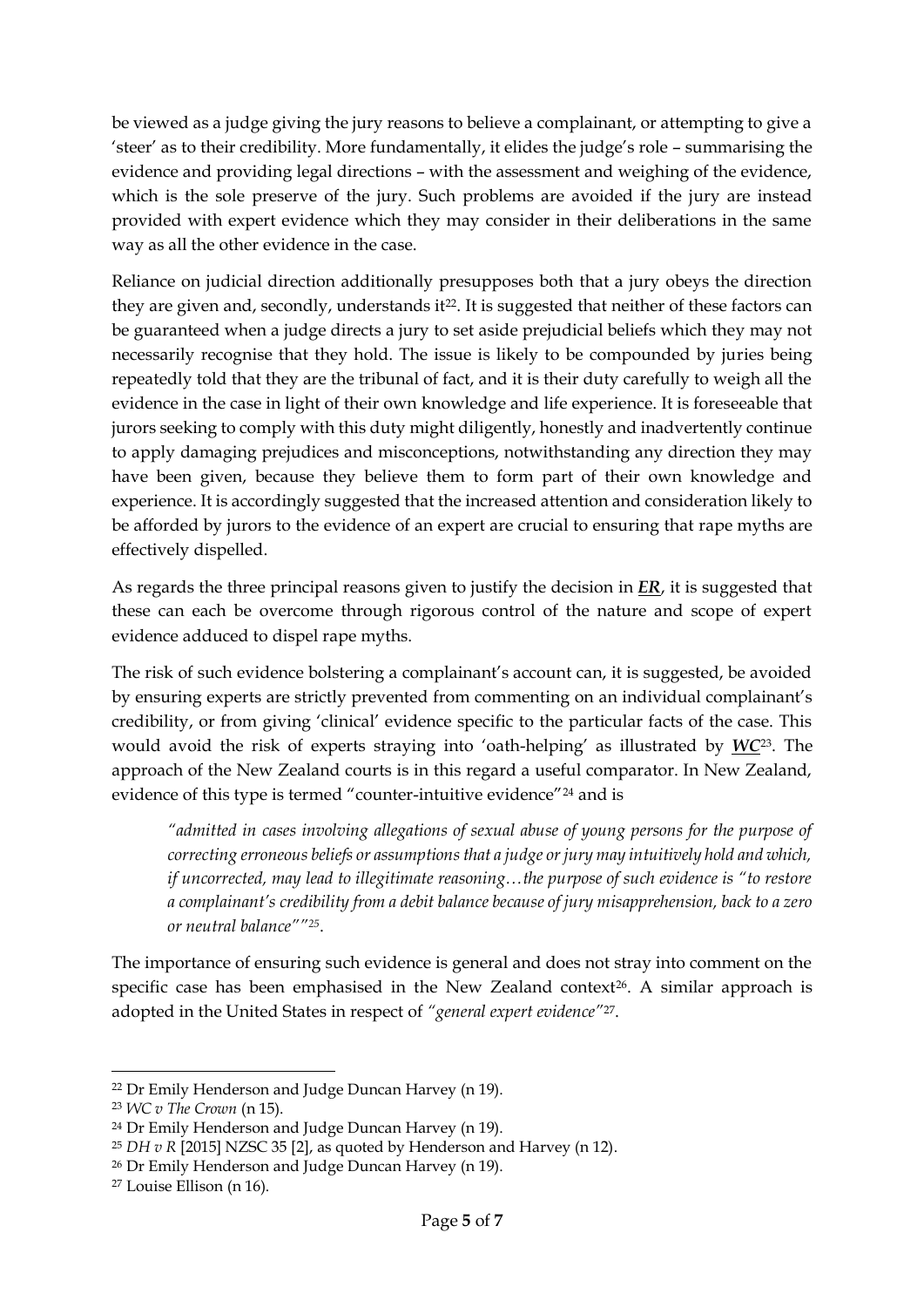In relation to the Court of Appeal's second and third reasons for refusing to admit evidence of this type in *ER*, it is suggested that evidence of the kind envisaged above is not inherently partisan. Provided such evidence is kept strictly within the limits discussed above and the existing case management requirements applicable to expert evidence are adhered to, it is suggested that the risks of imbalance, extensive delay and increased cost are all sufficiently mitigated.

Firstly, expert witnesses are independent and owe their duty to the court; there is no reason for this to differ in respect of experts giving evidence to dispel rape myths. Secondly, this is a field in which there does not appear (at least at present) to be a wide divergence of expert opinion. In the Parliamentary debate on this topic it was envisaged that rather than an expert being instructed by one side or the other, agreement could be reached as to the material which it would be appropriate to place before juries in order to dispel rape myths<sup>28</sup>. This illustrates the degree of scientific consensus in this field. It appears likely that such evidence could be approached in an even-handed, appropriately balanced manner, perhaps through the instruction of a single joint expert.

Finally, the fact that evidence of this type can be admitted as a matter of course in other jurisdictions suggests that any practical challenges are not insurmountable. This argument is further supported by the fact that the range of topics on which expert evidence can properly be adduced in England and Wales is not ordinarily restricted. Provided the conditions for the admission of expert opinion evidence are satisfied, evidence can be given on far more complex, nuanced or controversial topics than that currently under discussion. For these reasons it is suggested that the Court of Appeal's concerns as to delay and expense caused by the introduction of expert evidence to dispel rape myths can be overcome and are unlikely to cause difficulty save in the most complex or unusual of cases.

# A Comparative Perspective

-

In South Africa, a jurisdiction with exceptionally high rates of sexual offending, entrenched patriarchal stereotypes and rape myths have been recognised as a fundamental problem. Studies of this issue found that *"Popular understandings of the category of rape were largely incommensurate with legal definitions, with rape popularly defined as a violent sexual act committed by a man who is not a sexual partner and with whom there is no prior sexual 'contract.'*"29. Such findings demonstrate the way in which rape myths combine to create a single, false stereotype of how a sexual offence 'should look'.

In recent years there have been extensive reforms to the prosecution of sexual offences in South Africa<sup>30</sup>. The Constitutional Court recently found prescription periods<sup>31</sup> imposed for all sexual offences except rape to be unconstitutional. In doing so the Court considered expert evidence as to 'rape trauma syndrome' and the long-lasting and deep-rooted psychological

<sup>28</sup> House of Commons Hansard Debates for 29 Nov 2007 (n 10).

<sup>29</sup> Charnelle van der Bijl and Philip N S Rumney (n 12) 421.

<sup>30</sup> See Charnelle van der Bijl and Philip N S Rumney (n 12).

<sup>&</sup>lt;sup>31</sup> The South African equivalent of a limitation period, time-barring prosecutions after 20 years.